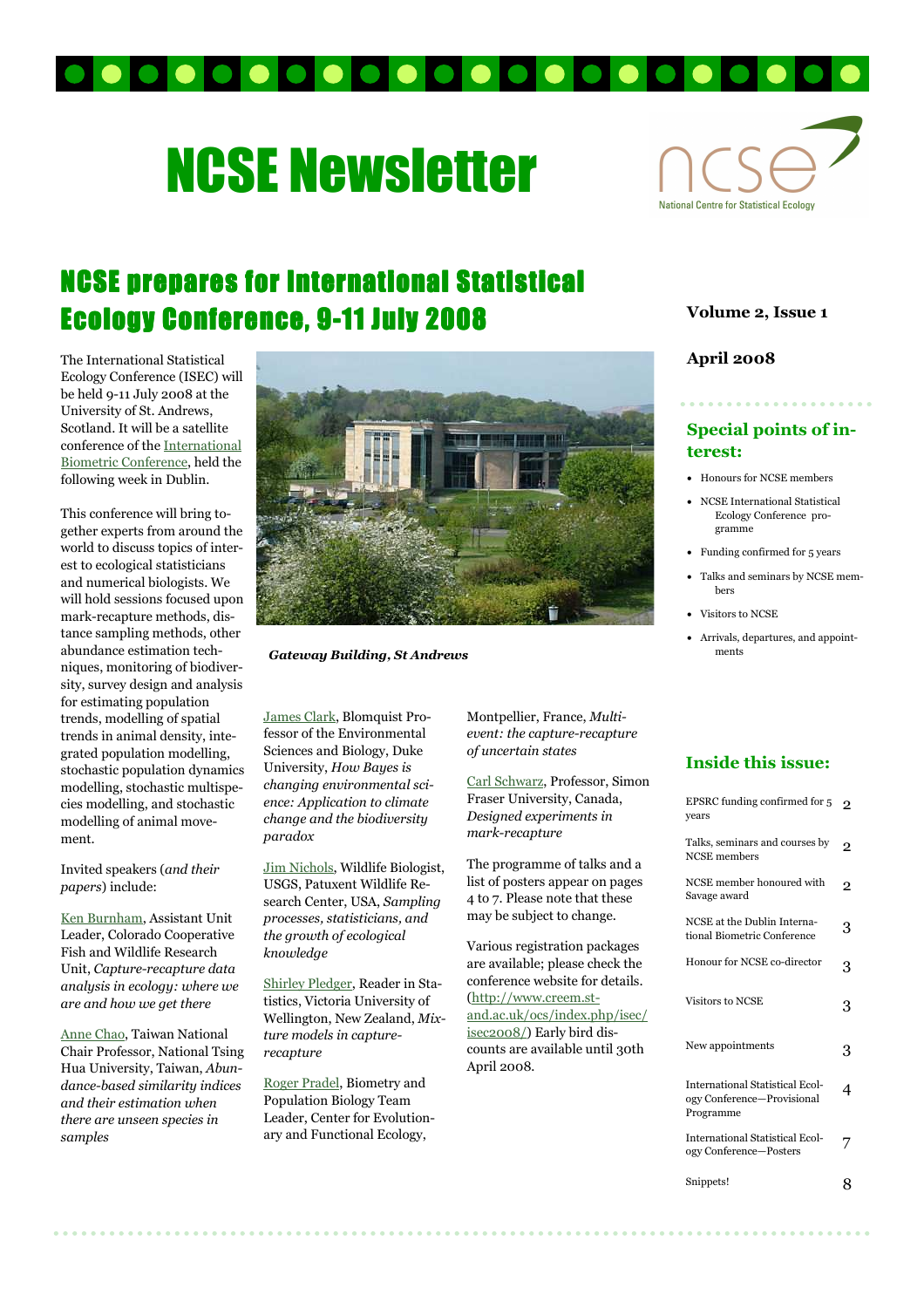

Page 2 NCSE Newsletter

## EPSRC funding confirmed for 5 years

One of the conditions of the award of the EPSRC grant to set up NCSE in October 2005 was that NCSE was required to undergo an eighteen month review at which point it would be decided whether the

funding would end after three years, or continue for five years. We are delighted to say that funding has been confirmed for the full five-year period.

"EPSRC funding confirmed for full 5-year period."

### Talks, seminars and courses by NCSE members

Recent talks and seminars given by NCSE members include the following. Further information can be obtained from the speaker.

Robert B. Gramacy: Importance tempering, Dec. 2007, University of Southampton.

Bayesian treed Gaussian process models, Aug. 2007, award talk ASA Sect. on Bayesian Statistical Science, JSM SLC., UT.

Leah R. Johnson: Modelling microcolony formation in Vibrio cholerae, Dec. 2007, Zoology Dept., University of Cambridge.

Steve Buckland: instructor on a Tropical Ecology, Assessment and Monitoring (TEAM) workshop, Estimating and monitoring for conservation and management of animal populations, Oct.-Nov. 2007, Panama City.

Embedding population dynamics models in inference, Oct. 2007, RSS Local Group Meeting, Sheffield.

Sampling wildlife, Modern Trends in Sur-

vey Sampling, March 2008, General Applications Section, Royal Statistical Society, London.

Rachel Borysiewicz: Integrated population modelling for multi-site data, Oct. 2007, RSS Local Group Meeting, Sheffield.

Toby Reynolds: Integrated data analysis in the presence of emigration and tag loss: a study of common guillemots on (and off) the Isle of May, Oct. 2007, RSS Local Group Meeting, Sheffield.

Eleni Matechou: Extracting age-specific demographic rates from animals of unknown age, Oct. 2007, Age Determination Workshop, Rostock, Germany.

Byron Morgan: And age shall not wither, July 2007, Rostock, Germany.

Model identification, parameter redundancy and exhaustive summaries, Sept. 2007, Environmental Statistics Section, Royal Statistical Society, London.

Incorporating age-dependence in models for mark-recapture-recovery data, Oct. 2007, Age Determination Workshop, Rostock, Germany.



Great Cormorants (Phalacrocorax carbo sinensis) © Florian Möllers

Completing the ecological jigsaw, Nov. 2007, University of Reading.

Modelling heterogeneity in the survival of wild animals, Nov. 2007, University of Kent.

Determining parameter redundancy using symbolic algebra, Nov. 2007, Imperial College.

Recent developments in statistical ecology, Feb. 2008, University of Bristol.

New aspects of parameter redundancy, April 2008, RSS Local Group Meeting, West Midlands.

## NCSE member honoured with Savage award

Since 1993<sup>1</sup> , the International Society for Bayesian Analysis (ISBA) and the American Statistical Association (ASA) Section on Bayesian Statistical Science (SBSS) have jointly given the Leonard J. "Jimmie" Savage award each year to two outstanding doctoral dissertations in Bayesian econometrics and statistics. One award is for theory and methods: for a dissertation that makes important original contributions to the foundations, theoretical developments, and/or general methodology of Bayesian analysis. The other is for applied methodology: for a dissertation that makes outstanding contributions with novel Bayesian analysis of a substantive problem that has

potential to impact statistical practice in a field of application.

In August 2007 at the Joint Statistical Meetings in Salt Lake City, Utah, the award for applied methodology was presented to NCSE member Robert B. Gramacy for his thesis entitled "Bayesian treed Gaussian process models." Please join us in congratulating him on this fine accomplishment.

For more information about the Savage Award, please see:

http://www.bayesian.org/awards/

"Robert B. Gramacy awarded Savage Prize for best doctoral dissertation in applied Bayesian methodology"

#### Savage.html

1 The award was instituted by the NBER-NSF Seminar in Bayesian Inference in Econometrics and Statistics in 1977. ISBA and the ASA Section on Bayesian Statistical Science joined as cosponsors in 1993.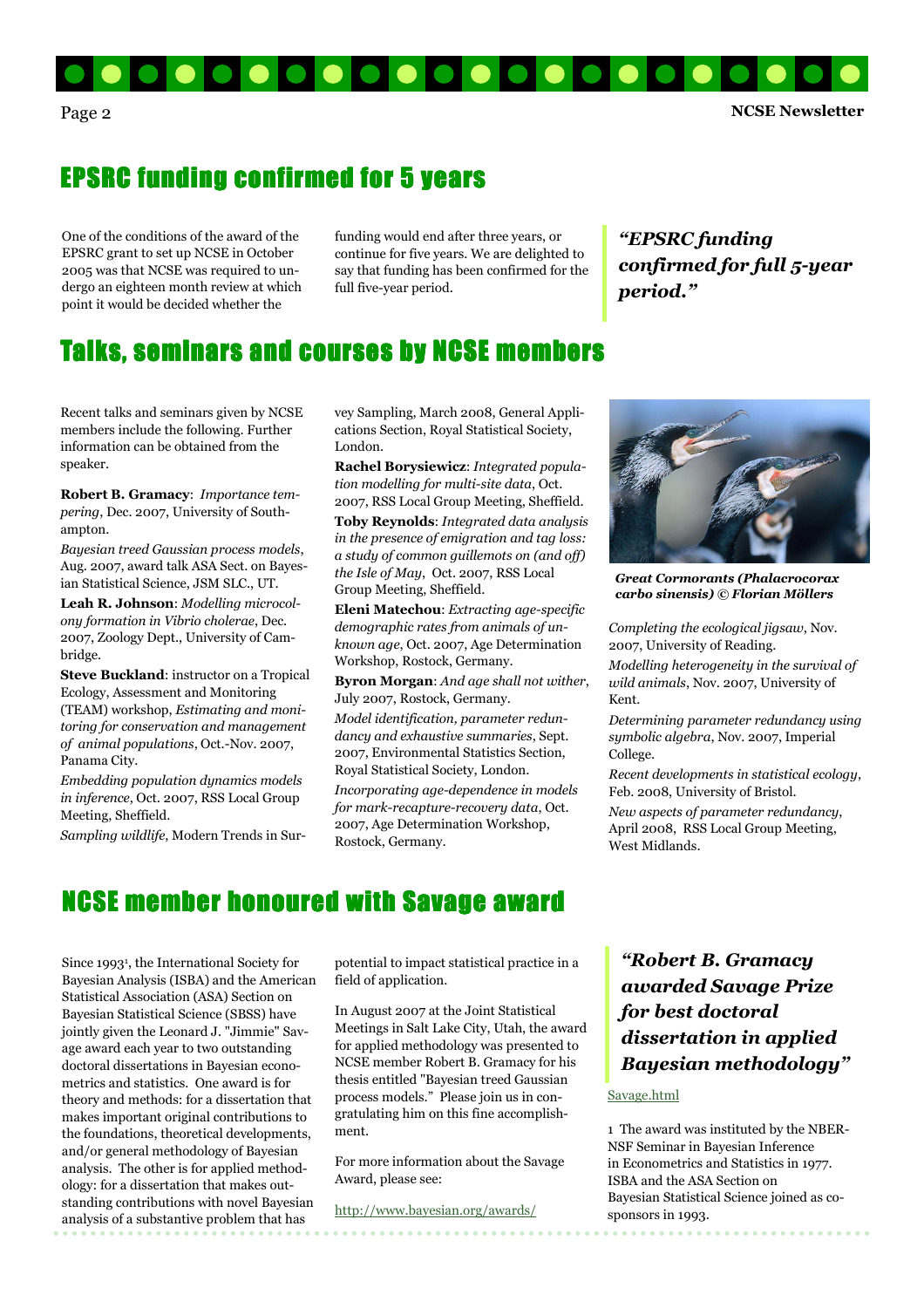

### NCSE at the Dublin International Biometric Conference

Immediately following the ISEC, many members of NCSE will move on to the International Biometric Conference in Dublin. NCSE members have submitted a wide range of abstracts. There will also be two other sessions involving the NCSE:

A special NCSE session with talks by David Elston, Byron Morgan and Ken Newman.

An invited paper session organised by Steve Buckland and Byron Morgan, with talks by Paul Blackwell, Olivier Gimenez and Andy Royle.

"NCSE organises sessions at the Dublin International Biometric Conference"

### **Honour for NCSE co-director**

We are pleased to announce that Professor Steve Buckland has been elected a Fellow of the Royal Society of Edinburgh (RSE). Membership of the RSE is multidisciplinary, encompassing excellence in the Sciences, Arts, Humanities, the Professions, Industry and Commerce, which makes it unique amongst learned societies in the UK.

### **Visitors to NCSE**

Anne Viallefont, from the University of Lyons, is visiting the University of Kent for 6 months from February 2008. Anne's interests include capture-recapture methods and general biological modelling. She will be working with Takis Besbeas and Byron Morgan.

#### rigorous four-stage selection process, culminating in a postal ballot amongst the existing Fellows. Notable Fellows have included Charles Darwin, John Logie Baird and William Wordsworth.

Candidates for Fellowship go through a

© Gary Doak and the Royal Society of Edinburgh



Shirley Pledger, from the University of Wellington, Victoria, New Zealand, will be visiting the University of Kent for 1 month in June/July 2008. She will be working with Eleni Matechou, Byron Morgan and others. Her research interests include mixture modelling and methods for stopover

duration analysis.

Also visiting Kent for shorter periods will be David Fletcher, from the University of Otago, to work with Byron Morgan, and Ted Catchpole, from the Australian Defence Force Academy, Canberra, Australia, to work with Diana Cole and Byron Morgan.

### New appointments

Andrew Thomas joined the NCSE at St Andrews in February 2008 to work on the development of user-friendly software to implement robust Bayesian methods for fitting state-space models of animal population dynamics. He is well-known for his ground-breaking work in developing Win-BUGS.

Rachel Borysiewicz was appointed to a post-doctoral research position in the NCSE at Kent in April 2008 to develop a computer package for fitting state-space models using the Kalman filter. This work follows on from that of her PhD thesis and earlier work by Takis Besbeas.

Colin Millar joined the NCSE in October

2007. Colin is based at the University of St Andrews and is working towards a PhD on a project in the area of fisheries research, jointly supervised by David Borchers and Rob Fryer.

Lauren Oliver also joined the NCSE in October 2007. Lauren is based at the University of Kent and is working towards a PhD on the analysis of long-term ecological data sets, jointly supervised by Tim Coulson and Byron Morgan.

Angelika Studeny joined the NCSE in January 2008. Angelika is based at the University of St Andrews and is working on a project in biodiversity monitoring, supervised jointly by Steve Buckland and Anne Magur-

### "NCSE welcomes new staff and students"

ran.

In September 2008, James Lawrence will be starting his PhD in the area of Transdimensional sequential importance sampling for model averaging, with application to Bayesian state-space models of wildlife population dynamics. James will be based at the University of Cambridge and will be supervised by Bobby Gramacy, with cosupervisors at the University of St Andrews.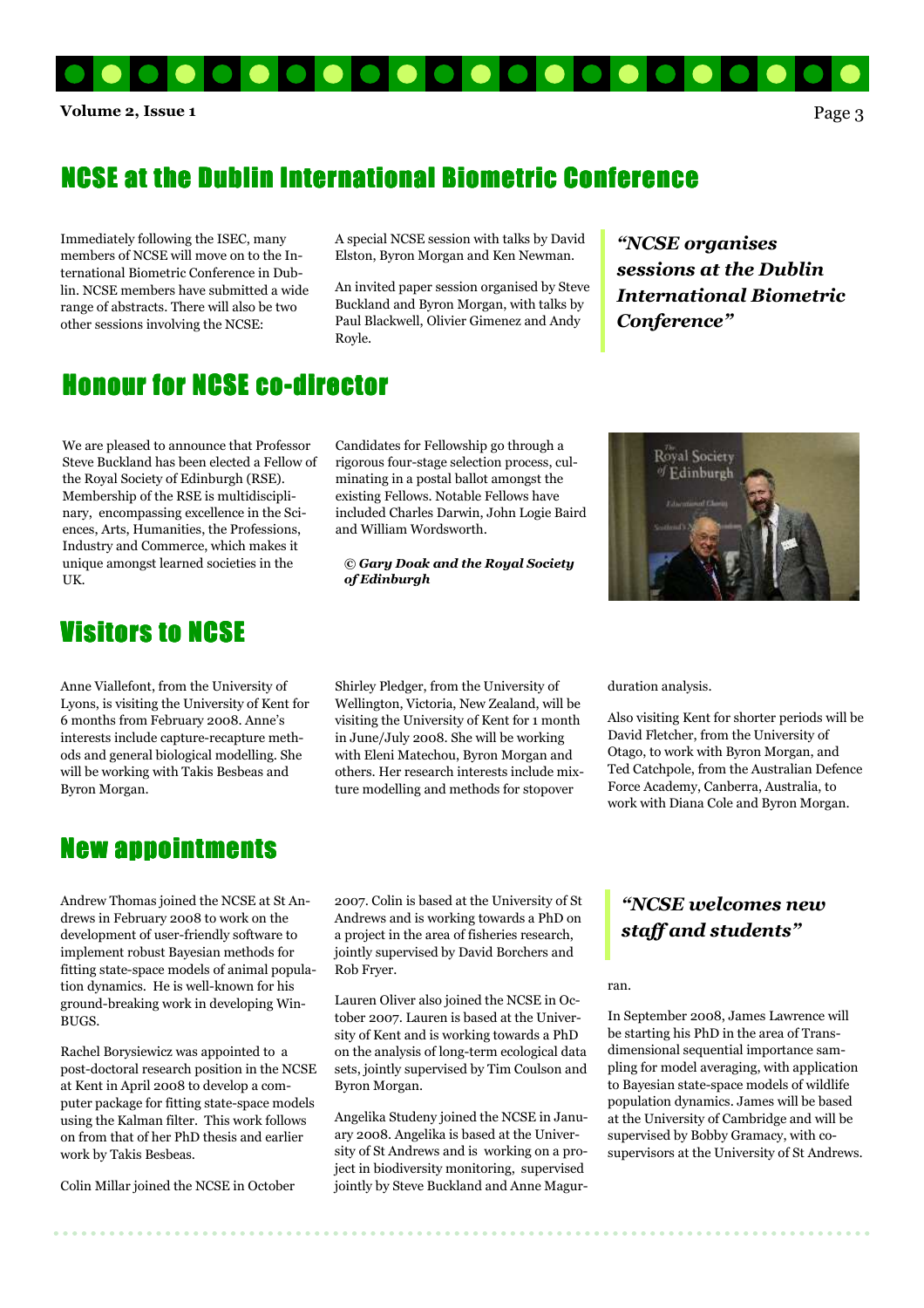

### **International Statistical Ecology Conference - Provisional Programme**

**Tuesday 8 July** 1800 Welcoming wine reception

**Wednesday 9 July** 1000 Welcome from Byron Morgan, Professor of Applied Statistics, University of Kent, and Director of NCSE<sup>N</sup>

 1005 How Bayes is changing environmental science: application to climate change and the biodiversity paradox. James Clark, Blomquist Professor of the Environmental Sciences and Biology, Duke Uni versity

1045 Coffee break

#### Mark-Recapture

- 1115 Adult survival and capture heterogeneity D. Fletcher, J. Lebreton, O. Gimenez, M. Schaub
- 1130 Structural equation modelling for mark-recapture data O. Gimenez, A. Gregoire, S. Cubaynes, T. Anker-Nilssen, V. Grosbois 1145 Incorporating genotype uncertainty into mark-
- recapture-type models for estimating abundance using DNA samples R. Barker, J. Wright
- 1200 Monthly analysis of teal ring-recovery data D. Cole, P. Besbeas, B. Morgan
- 1215 Simultaneous specification on transience and trap dependence effects in multi-state models N. Ratcliffe, M. Frederiksen
- 1230 Using multi-strata models and potential function analy ses to determine the site fidelity of a high elevation, mountain yellow-legged frog  $K$ . Matthews
	-

#### Modelling Spatial Trends

- 1115 Modelling spatial distribution of wildlife populations: coupling a non-stationary hierarchical model with geo statistics P. Monestiez, E. Bellier, C. Guinet 1130 Hierarchical models for the estimation of manatee abundance from aerial surveys R. Dorazio 1145 Assessing spatial variation in abundance of forest ungul ates using distance sampling with hierarchical models N. Kumar, J. Royle, B. Gardner, J. Nichols, K. Karanth 1200 On a new stochastic method for spatial extrapolation of sampling data: application to olive fruit fly population data M. Avlonitis 1215 Not too fast! Tempering species distribution models with biological realism J. Chipperfield 1230 Density surface modelling of harbour porpoise in the
- North Sea L. Burt, C. Paxton, P. Hammond

1245 Lunch

 1400 Abundance-based similarity indices and their estimation when there are unseen species in samples Anne Chao, Taiwan National Chair Professor, National Tsing Jua University, Taiwan 1445 Multievent: the capture-recapture of uncertain states, Roger Pradel, Biometry and population biology team leader, Center for Evolutionary and Functional Ecology, Montpellier France

1530 Coffee break

#### Abundance Estimation Techniques

- 1600 Estimating scale-dependent hierarchical variations and longitudinal distribution of stream fish abundance- Datun stream, Taiwan Y. Wang, Y. Lin, T. Cho, C. Wang
- 1615 Model for combining genetic sampling, camera traps, and telemetry data: estimating black bear density in Middle Georgia, USA J. Sanderlin, M. Conroy
- 1630 Taking account of the hierarchical structure of wildlife when modelling species distribution and abundance: the case of Auks in the Bay of Biscay E. Bellier, P. Monestiez, G. Certain, J. Chadoef, V. Bretagnolle
- 1645 On using checklist data and occupancy models to com pare abundance in and outside of protected areas R. Altwegg, B. Erni
- 1700 Modelling Krill densities using thin-plate regression splines and the branch-and-bound algorithm M. Cox, M. Mackenzie
- 1715 Combined model- and sample design-based estimation of estuarine fish populations K. Newman

1800 Poster session

#### Stochastic Population Dynamics Modelling

- 1600 Multiscale metapopulation dynamics C. Zheng<br>1615 Spatio-temporal dynamics of predator-prev dy
- Spatio-temporal dynamics of predator-prey dynamics, or, Why are my voles cycling? R. O'Hara
- 1630 Spatial structure and population dynamics in frag mented landscapes P. Harrison
- 1645 Spatially-explicit stochastic modelling of Oyster popula tion dynamics in The Chesapeake Bay, USA M. Christman
- 1700 Dispersal strategies and population persistence of lini phiid spiders L. Johnson
- 1715 Parameter estimation for a nonlinear functional re sponse in a stochastic predator-prey system S. Pasquali, F. D'Ippoliti, G. Gilioli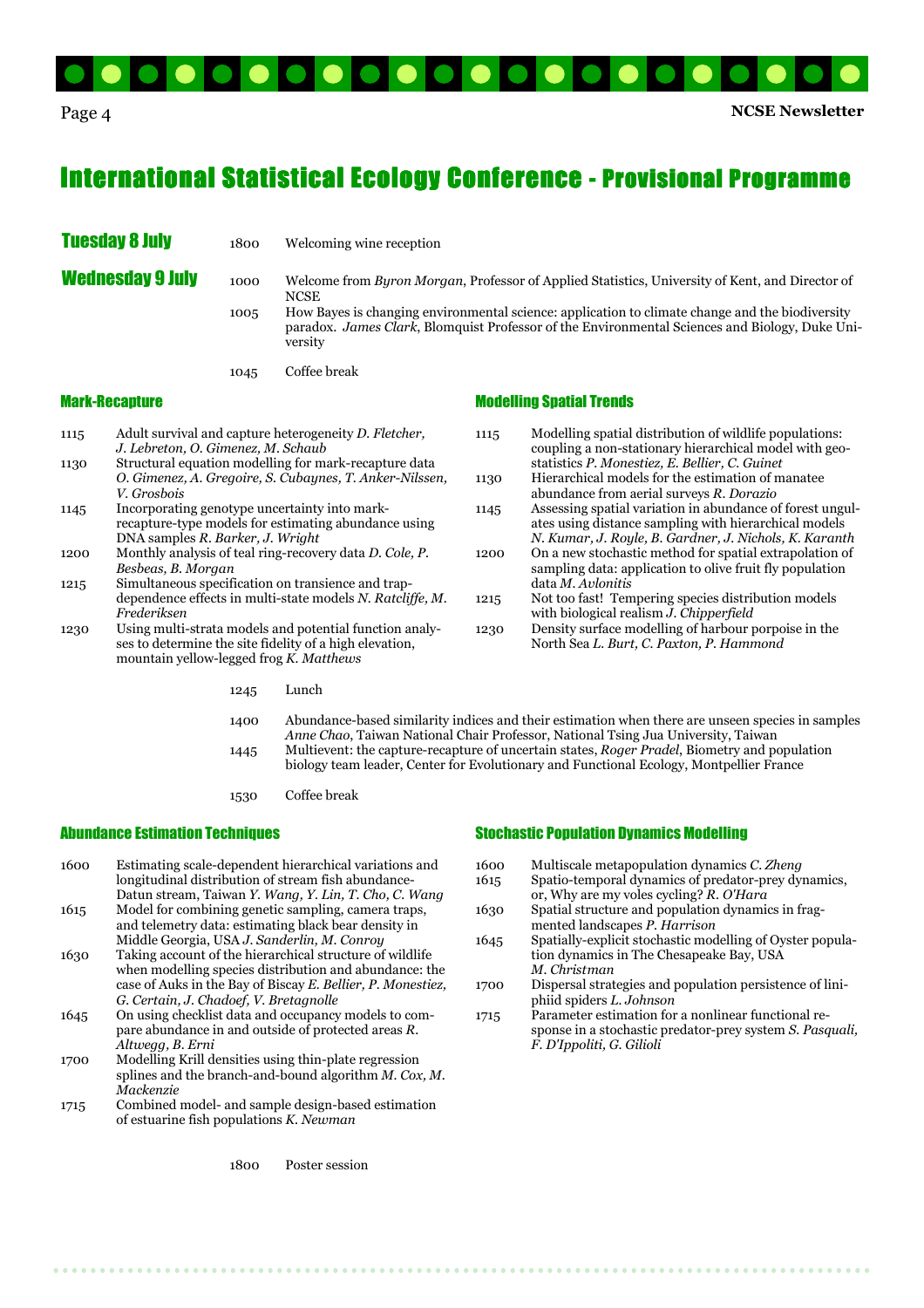

## **International Statistical Ecology Conference - Provisional Programme**

**Thursday 10 July** o915 Capture-recapture data analysis in ecology: where we are and how we get there, Ken Burnham, Assistant unit leader, Colorado Cooperative Fish & Wildlife Research Unit, Colorado State Univer sity

> 1000 Mixture models in capture-recapture, Shirley Pledger, Reader in Statistics, Victoria University of Wellington, New Zealand

1045 Coffee break

#### Mark-Recapture

- 1115 Recent advances in estimating complex capture recapture data in the presence of multiple tagging and tag-loss S. Smout, R. King, P. Pomeroy
- 1130 Mark-recapture modelling and ring mis-reading A. Johnston, R. Green
- 1145 Conditional analysis with a reducing reporting prob ability D. Brown, B. Morgan, I. Jolliffe, R. Robinson
- 1200 Adjusting for state uncertainty using a robust capture recapture design W. Kendall, J. Hines
- 1215 Embedding population dynamics in mark-recapture models J. Bishop
- 1230 Estimating distributions of correlated individual life history traits from mark-recapture data T. Ergon, H. Skaug

1245 Lunch

#### Distance Sampling

- 1400 Variance estimation for systematic designs in strip or line transect sampling R. Fewster
- 1415 Combined method of road count survey with distance sampling point count technique for census of wintering raptors S. Nikolov
- 1430 Application of nocturnal distance sampling to monitor ing ungulates: comparison of conventional analysis and density surface modelling S. Forcardi, B. Franzetti, F. Ronchi, P. Aragano, R. Calmanti, M. Scacco
- 1445 A simulation approach to plan distance sampling surveys of chamois in the Italian Alps V. La Morgia, L. Discalzo, G. Badino
- 1500 Incorporating density gradients in distance sampling surveys T. Marques, D. Borchers, S. Buckland
- 1515 A mixture model approach to distance sampling detec tion functions D. Miller, L. Thomas

1530 Coffee break

#### Abundance Estimation Techniques

- 1600 Extensions of statistical population reconstruction to small game and big game species with pooled age
- classes J. Skalski, R. Townsend, K. Broms<br>1615 Hierarchical models for estimating density Hierarchical models for estimating density from DNA mark-recapture studies B. Gardner, J. Royle
- 1630 Estimating population size by means of mark-resighting counts: theoretical considerations and empirical results L. Fattorini, M. Marcheselli, C. Pisani
- 1645 Assessing animal abundance using Royle-Nichols occu pancy based model: Sign surveys of forest ungulates A. Gopalaswamy, K. Karanth, N. Kumar
- 1700 Estimating the abundance of Asiatic elephants based on dung piles: survey methods and statistical models S. Muniandy, R. K. Kizhakkemadham, J. E. Antony, N. P. Vijayakumar
- 1715 Two new abundance estimators based on hierarchical models of counts and territory encounter histories M. Kery

#### Integrated Population Modelling

- 1115 Integrated population modelling: violating assumptions of independence R. Borysiewicz
- 1130 Estimating breeding frequency from laying dates: a mix ture model approach T. Cornulier, D. Elston, P. Arcese, T. Benton, X. Lambin, R. Robinson, J. Reid, W. Suther land
- 1145 Modelling population trends by combining information from multiple time series P. Dixon, J. Sauer, D. Otis
- 1200 What is the impact of violating the independence as sumption in integrated population modelling? A simula tion study F. Gebreselassie, O. Gimenez, M. Schaub
- 1215 An integrated approach to modelling constant effort ringing data V. Cave, R. King, S. Freeman

#### Stochastic Population Dynamics Modelling

- 1400 State-space population viability modelling for Alabama Beach Mice M. Conroy, J. Runge, C. Fonnesbeck
- 1415 Joint estimation of reaction norm, selective survival and reproduction cost in Atlantic salmon: a Bayesian State Space modelling approach of CMR data M. Buoro, E. Prevost, O. Gimenez
- 1430 A Bayesian approach to model Atlantic salmon lifecycle in the Foyle catchment (Northern Ireland) G. Dauphin
- 1445 Hierarchical-models in ecology: confidence intervals and hypothesis testing using data cloning J. Ponciano, M. Taper, B. Dennis, S. Lele
- 1500 Random effects quasi-likelihood population dynamics models based on proportion-at-age and removal data V. Trenkel, M. Bravington
- 1515 Towards reanalysis data sets of species abundance and occurrence E. Loon, W. Bouten

#### Modelling Spatial Trends

- 1600 Developing models for the spatial distribution of lizard orchids (Himantoglossum hircinum) D. Miller
- 1615 Correction for radio tracking detection bias in estima tion of resource selection functions L. McDonald, R.
- Nielson, B. Manly, H. Sawyer<br>1630 A general approach for modell 1630 A general approach for modelling clustered line transect data, applied to a complex dataset S. Hedley, M. Brav ington, S. Wood
- 1645 The use of DNA-profiles in studies of wildlife popula tions H. Skaug
- 1700 Climate and the range dynamics of species with imper fect detection R. Altwegg, B. Erni, M. Wheeler<br>1715 A moving average approach for spatial statistic
- A moving average approach for spatial statistical models of stream networks J. Ver Hoef

1800 Conference banquet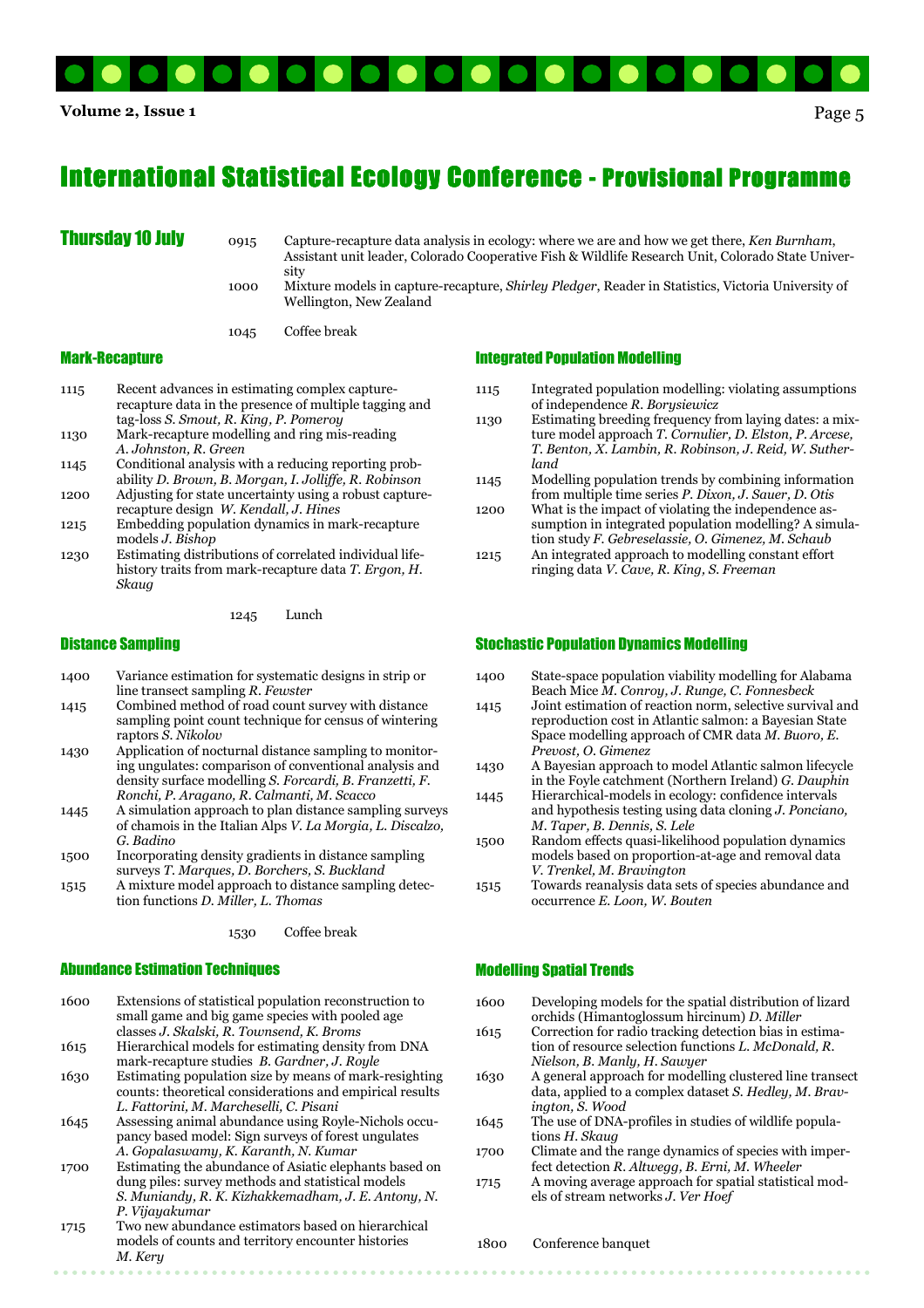

### **International Statistical Ecology Conference - Provisional Programme**

**Friday 11 July** 0915 Sampling processes, statisticians, and the growth of ecological knowledge, *Jim Nichols*, Wildlife Biologist, USGS, Patuxent Wildlife Research Center<br>1000 Designed experiments in mark-recapture. Carl Schu

Designed experiments in mark-recapture, Carl Schwarz, Professor of Statistics, Simon Fraser University

1045 Coffee break

#### Management, Conservation and Control

- 1115 The Rue of the 'Roo A Bayesian model-based frame work for monitoring and managing population control Y. Chee, B. Wintle
- 1130 The ecological drivers and consequences of West Nile virus in North America S. LaDeau, C. Calder, P. Marra 1145 Landfill sites are giant bird tables A. Cook, S. Rushton,
- J. Allan
- 1200 Optimal allocation of surveillance resources for pest management C. Hauser
- 1215 Optimal conservation decision-making using rein forcement learning C. Fonnesbeck, J. Martin, J. Nichols, J. Hines, S. Chamaillé-Jammes, H. Fritz
- 1230 Modelling habitat preferences of sea turtles M. Sims, J. Roberts, P. Halpin

1245 Lunch

#### Monitoring Biodiversity

- 1400 Detecting declines in virtual bird populations using List Length Analysis J. Szabo, P. Baxter, C. Wilcox, P. Vesk, Y. Carmel, H. Possingham
- 1415 Sample size calculation for finding unseen species H. Zhang, H. Stern
- 1430 Design-based inference on species accumulation curves L. Fattorini
- 1445 Statistics and sea monsters C. Paxton
- 1500 Measuring variation of local biodiversity in space J. Illian
- 1515 Using presence data collected by the public to monitor interannual variation in population abundance T. Snäll

#### 1530 Coffee break

#### Survey Design and Analysis

- 1600 Developing fishery independent abundance indices of rarely encountered species: a new method of analyz ing zero-inflated data G. Ingram, Jr., C. Gledhill, W. Driggers, III
- 1615 The implications of using animal signs that decay to determine species' presence/absence: a koala case study J. Rhodes, D. Lunney, C. Moon, A. Matthews, C. McAlpine
- 1630 Occupancy estimation within an adaptive sampling design: evaluation of an integrated estimator for rare or elusive species K. Pacifici, M. Conroy, R. Cooper, J. Peterson
- 1645 Searching for an environmental weed M. Williams, J. **Brown**
- 1700 Optimal designs for the multinomial mixture model: a power analysis W. Challenger, C. Schwarz
- 1715 Small-sample issues associated with fitting multilevel models using empirical Bayes methods B. Gray

#### Stochastic Modelling of Animal Movement

- 1115 Modelling movement data with Bayesian state-space approaches O. Ovaskainen
- 1130 Invasion of the birdie-snatchers: a genetic case study of a historical island rat invasion S. Miller, R. Fewster, H. MacInnes
- 1145 Stochastic movement in heterogeneous environments P. Blackwell, K. Harris
- 1200 Bayesian analysis of the multimodal bird behaviour in orientation cage tests K. Mus
- 1215 Estimation and inference for locational data collected in studies of home range *B*. Worton<br>1230 State space model for light based
- State space model for light based geolocation A. Nielsen, J. Sibert

#### Mark-Recapture

- 1400 Estimating stock proportions in Fraser River salmon runs C. Huston
- 1415 Residuals and goodness-of-fit testing for general open capture-recapture models T. McDonald, E. Regehr
- 1430 Age-specific estimation of demographic rates for ani mals of unknown age E. Matechou
- 1445 Dealing with complex variability in demographic traits using hierarchical Bayesian multi-state mark-recapture models A. Calvert, I. Jonsen, J. Flemming, P. Taylor, S. Walde
- 1500 Estimating exploitation rates using multi-state mark recapture methods incorporating tag loss L. Cowen
- 1515 Abundance, mortality and population growth rate from successive aerial photographic surveys of bowhead whales with variable degree of marking: estimates and convergence rates T. Schweder, D. Sadykova

#### Population Management/Abundance Estimation

- 1600 Bayesian parentage and dispersal estimation in North ern Red Oak (Quercus rubra ) E. Moran, J. Clark
- 1615 Combining data from multiple sources to estimate catch at age, using a Bayesian hierarchical model D. Hirst, G. Storvik, H. Rognebakke, M. Aldrin, C. Millar
- 1630 Integrated analysis in fisheries stock assessment M. **Maunder**
- 1645 Tradeoffs or silver-spoons in silvereyes? J. Knape, N. Jonzén, M. Sköld, J. Kikkawa, H. McCallum
- 1700 Challenges with using mark-recapture methods to esti mate songbird abundance D. Diefenbach, M. Marshall, G. Stauffer
- 1715 Population estimation of Procellariiformes with minimal demographic information P. Dillingham, D. Fletcher

#### 17.30 Conference ends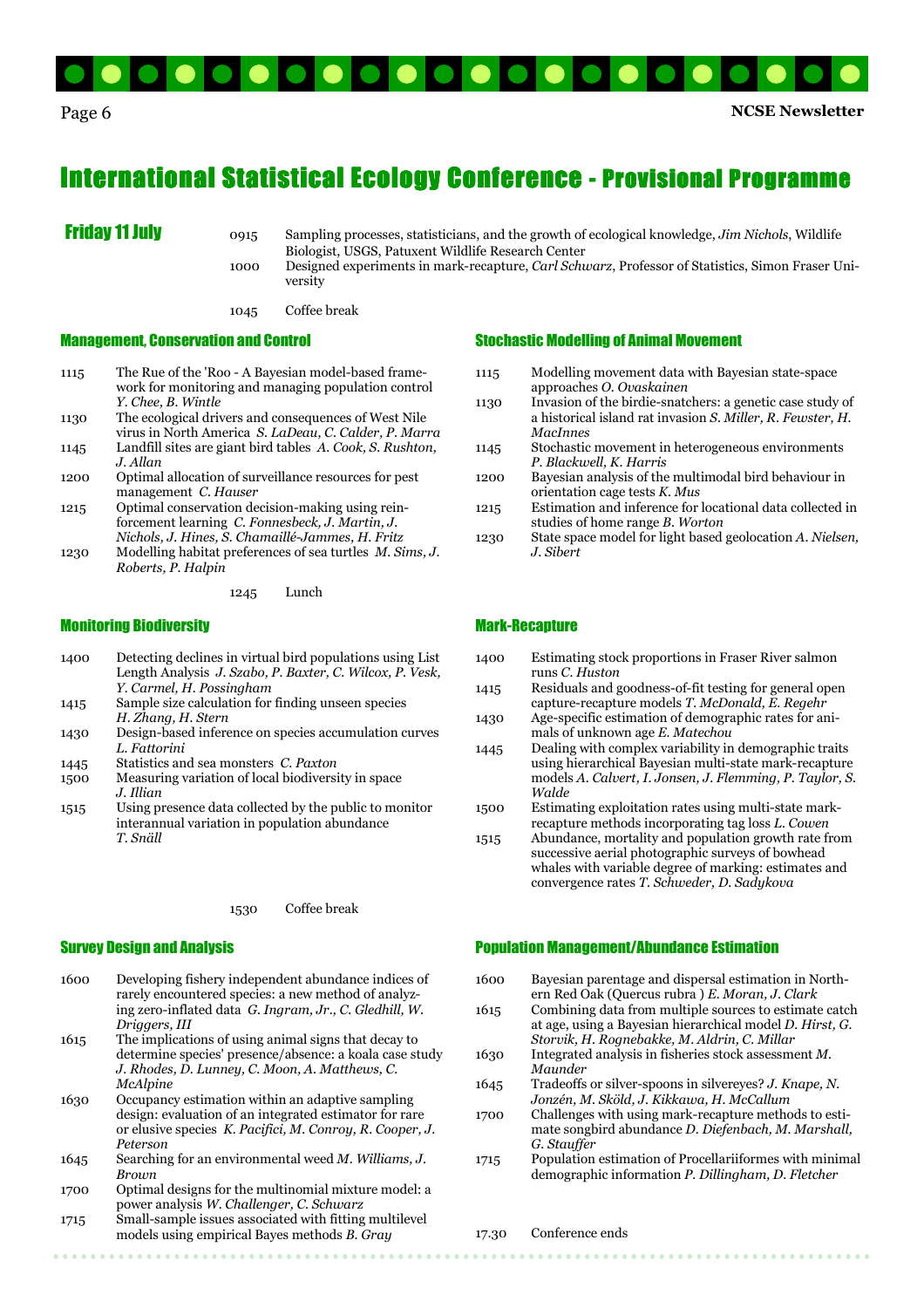

Volume 2, Issue 1  $Page 7$ 

Multivariate analysis of rangeland vegetation in relation to edaphical and physiographical factors

S. Mohtasham Nia

Automated survey design in Distance

L. Burt, L. Thomas

Estimation of abundance for patchily distributed populations via 2-stage, adaptive sampling

M. Conroy, J. Runge, R. Barker, M. Schofield, C. Fonnesbeck Multivariable analysis on the morphometry of locusta migratoria K. Djeddour

Using the hierarchical partitioning public-domain software in ecology and conservation

P. Olea

A design-based approach to k-NN technique in forest inventories F. Baffetta, L. Fattorini, S. Franceschi

Modelling the spatial distribution of water plants for a potential future development of an urban floodplain

I. Baart, A. Blaschke, C. Habereder, S. Hohensinner, G. Janauer, S. Preiner, W. Reckendorfer, T. Hein

Confidence bounds for binomial rates when no events occur - inference from more than one set of observations

I. Westbrooke

Inner-border hypothesis: considering by a new point of view geographic openness of populations and its effects on closed capturerecapture methods

S. Santoro, D. Iannuzzo

Reproductive parameters and population viability of dugongs E. Burgess, J. Lanyon

Can organisms continue to improve their performance after maturity? Testing whether post-maturational enhancement is a real evolutionary strategy

M. Rebke

Transition matrix analyses of a New Caledonian conifer, Araucaria laubenfelsii, following ten years of growth remeasurement  $L$ . Rigg

Expected and observed spatial patterns of the genus Phlomis in Mediterranean Ecosystems of Crete (Greece)

M. Bariotakis, L. Georgescu, E. Zouros, S. Pirintsos

A quick method for incorporating variance uncertainty into power calculations

M. Sims, D. Elston

Now you see them...a study of tigers and their prey

B. Morgan, M. Ridout, R. Borysiewicz, M. Linkie

Developing monitoring methods for the Key Largo woodrat J. Potts, L. Thomas, S. Buckland

Using Bayesian state space models of Northwest Atlantic Grey Seal

population dynamics to estimate population size and optimal harvest strategies

L. Thomas, M. Hammill, W. Bowen

Estimating uncertainty in wildlife population estimates

J. Brown, L. McDonald, T. Robinson

The AD Model Builder Project

M. Maunder, A. Nielsen, J. Sibert

Estimating cetacean density from passive acoustic arrays

T. Marques, L. Thomas

Modelling the range of the Siberian marmot (Marmota sibirica) using maximum entropy (MaxEnt) and boosted regression tree (BRT): findings and comments

S. Townsend, K. Didier

Bias assessment in an ad-hoc adaptive marine mammal survey C. Donovan

Distance sampling as a cost-effective approach to estimate deer populations: optimisation of study design at large scales V. La Morgia, S. Focardi, R. Calmanti, A. Calabrese

Probabilistic reaction norms

A. Kuparinen, R. O'Hara, J. Merilä

Logistic regression modelling for determining child morbidity in slums in Greater Mumbai

V. Sarode

Plant biodiversity monitoring and ecosystem management : A case study in Zayanderood riverside

H. Akkafi, H. Ejtehadi, M. Noroozi

The probable impact of climate change and atmospheric pollution on sugar maple populations, Lake Superior Provincial Park, Ontario, Canada

D. Goldblum

Integrated data analysis in the presence of emigration and mark loss

T. Reynolds

Importance of various data sources in deterministic stock assessment models

A. Northrop

Program Distance: Recent developments in analysis and design capabilities for plant and animal population estimation L. Thomas, E. Rexstad, D. Borchers, S. Buckland, J. Laake

On the Bayesian estimation of a closed population size in the presence of heterogeneity and model uncertainty R. King

Electronic data collection and processing to improve precision and accuracy of perpendicular distance estimation in aerial surveys M. Schnupp, F. Hernandez, R. Perez, F. Bryant, E. Redeker, D.

Rollins, L. Brennan, S. DeMaso, J. Sands, T. Teinert Application of mixed models analysis in litter decomposition as-

says L. Pla, F. Casanoves, J. Di Rienzo, R. Macchiavelli Factors affecting detectability of an endangered vulture P. Mateo Tomás, P. Olea

Modelling alternating sequences of motion and pausing C. Miller, M. Christman

Heterogeneity in Integrated Population Modelling P. Besbeas, B. Morgan

Goodness-of-fit statistics as measures of biodiversity

S. Buckland, A. Studeny

WiSP package as a study design tool for abundance estimation E. Rexstad, D. Borchers, W. Zucchini, D. Adler

Modelling the survival of Bighorn Sheep

L. Oliver

Distance sampling with measurement errors

D. Borchers, T. Marques, T. Gunnlaugsson, G. Vikingsson Canonical correspondence analysis between phytoplankton community and environmental factors in winter and summer in shallow lakes of plain river network areas in Suzhou, China X. Shi, X. Ruan

Spatially adaptive regression splines using a heuristic algorithm M. Mackenzie, C. Walker, C. Donovan, M. O'Sullivan A generalised linear modelling approach to examining songbird

population changes in the U.K

E. Rexstad, S. Newson, S. Baillie

Estimating the abundance of whales using information from sparse arrays of sea-bed mounted hydrophones

D. Harris

Constructing a Bayesian state-space model of the population dynamics of British Song Thrushes

S. Baillie, L. Thomas, R. King

Separating occupancy and use with multi-scale occupancy models R. Mordecai, B. Mattsson, R. Cooper

Modelling Scottish fish discards at the haul level

C. Millar, R. Fryer, D. Hirst